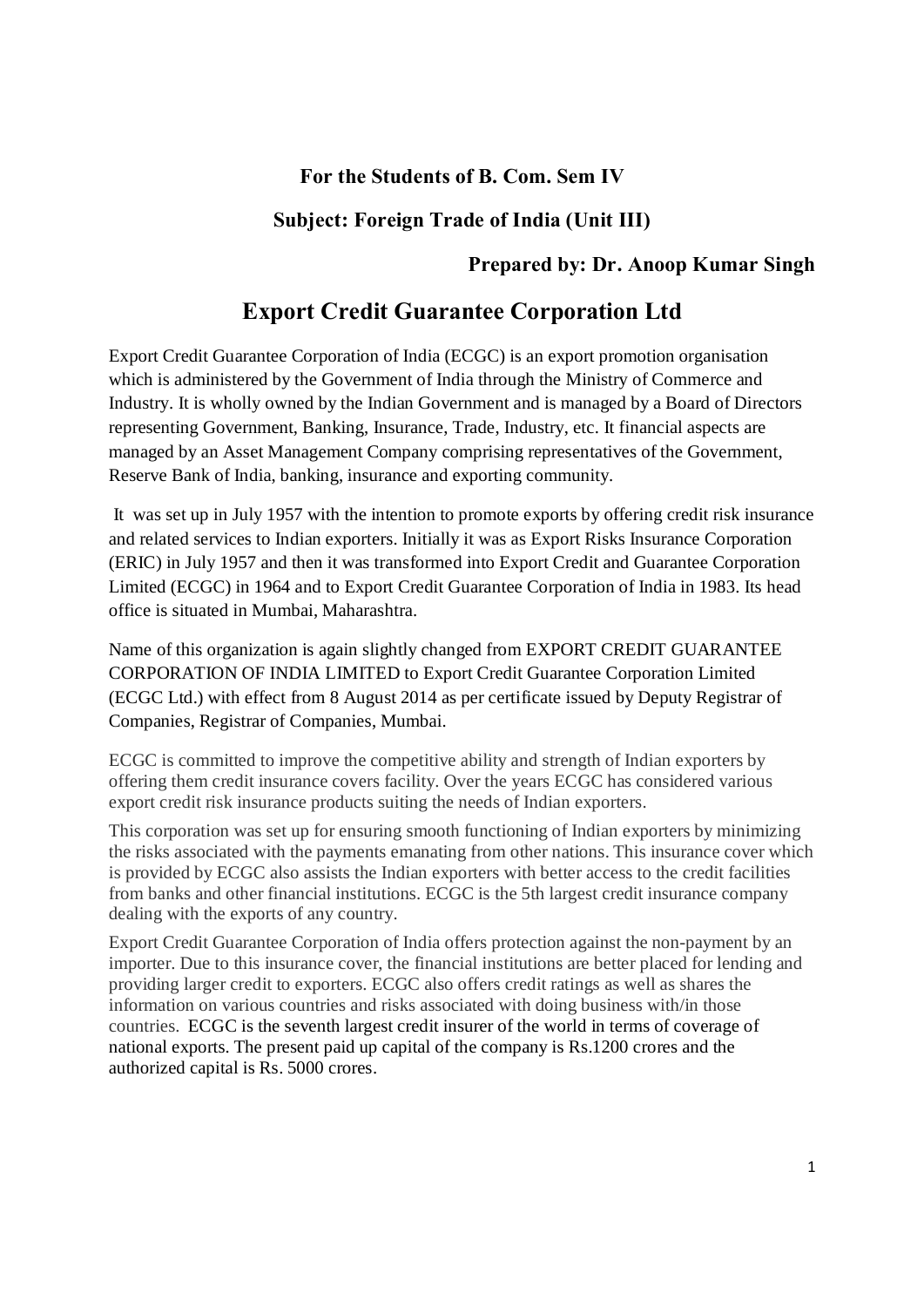## **Significance and Objectives of the organization**

The economic environment in the nation and abroad as well is much volatile and subject to many risks which can arise in the economy. With respect to business transactions between the different nations traders are always prone to these risks. The risks have assumed large proportions today due to the far reaching political and economic changes that are sweeping the world. Economic difficulties or trade problems may lead a country to impose restrictions on either import of certain goods or transfer of payments for goods imported. In addition the exporters have to face commercial risks of insolvency or protracted default of buyers. Export Credit Guarantee Corporation of India Ltd. has proved its excellence in providing export credit insurance and trade related services to Indian exporters. This organization has significantly offered insurance protection to exporters against payment risks. It also helps export companies in obtaining export finance from banks/financial institutions. Moreover the corporation also facilitates by providing information on different countries with its own credit ratings as well as credit-worthiness of overseas buyers.

The main objectives of the corporation can be summarized under the following points:

1. To encourage and facilitate globalization of India's trade.

2. To assist Indian exporters in managing their credit risks by providing timely information on worthiness of the buyers, bankers and the countries.

3. To protect the Indian exporters against unforeseen losses, which may arise due to failure of the buyer, bank of problems faced by the country of the buyer by providing cost effective credit insurance covers in the form of Policy, Factoring and Investment Insurance Services comparable to similar covers available to exporters in other countries.

4. To facilitate availability of adequate bank finance to the Indian exporters by providing surety insurance covers for bankers at competitive rates.

5. To achieve improved performance in terms of profitability**,** financial and operational efficiency indicators and achieve optimum return on investment.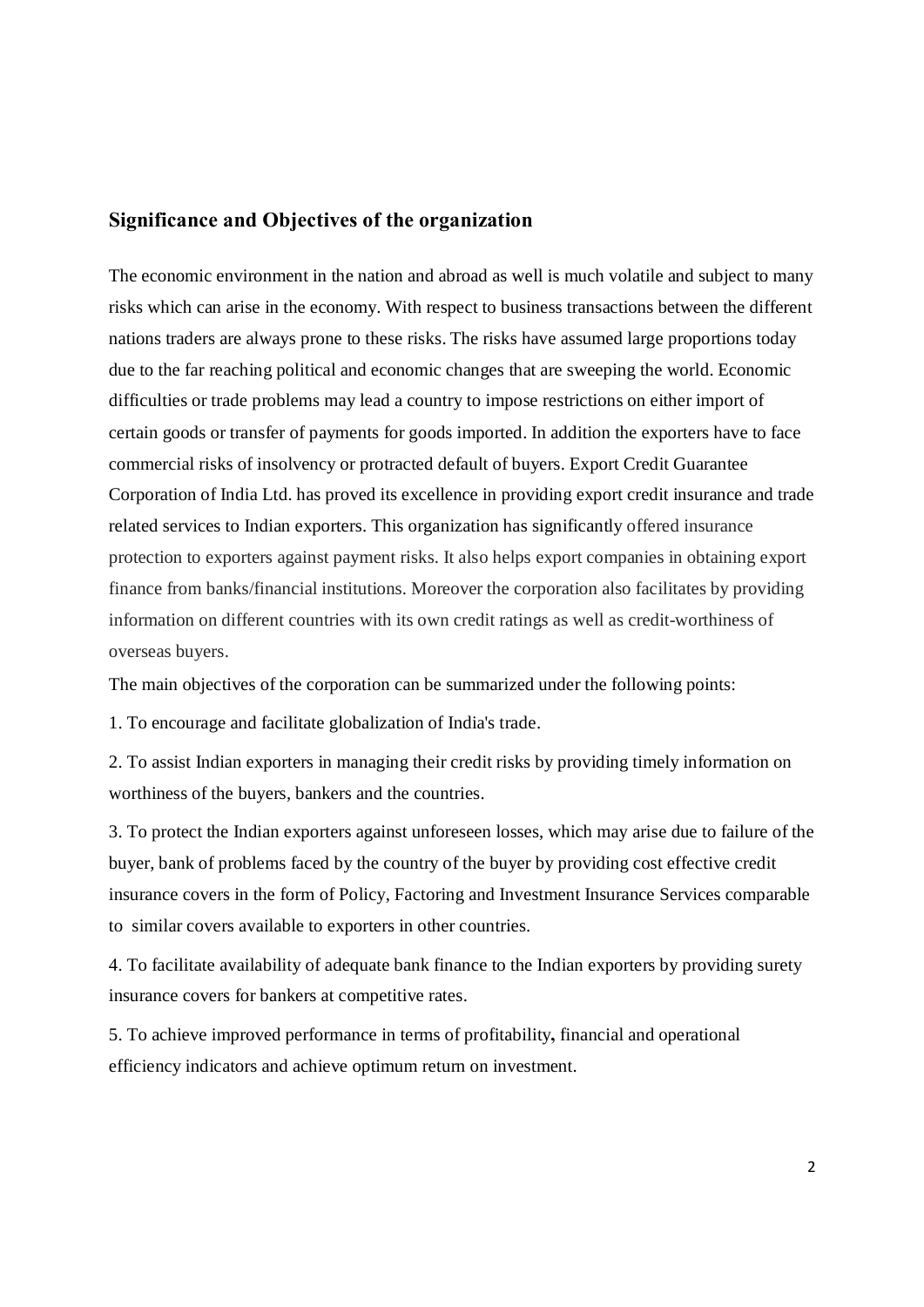6. To develop world class expertise in credit insurance among employees and ensure continuous innovation and achieve the highest customer satisfaction by delivering top quality service.

7. To educate the customers by continuous publicity and effective marketing Functions.

## **Functions of ECGC**

ECGC offers a series of credit risk insurance schemes for the Indian exporters against the losses incurred in the export of their goods and services. It also provides Export Credit Insurance covers to the banks and other financial institutions for enabling exporters to find better services from them. It offers Overseas Investment Insurance to the Indian companies investing in Joint Ventures (JVs) abroad in the form of loan or equity.

#### This organisation performs the following functions:

1. Provides a range of credit risk insurance covers to exporters against loss in export of goods and services.

2. Offers Export Credit Insurance covers to banks and financial institutions to enable exporters to obtain better facilities from them.

3. Provides Overseas Investment Insurance to Indian companies investing in joint ventures abroad in the form of equity or loan

- 4. Provides guidance in export related activities
- 5. Provides information in different countries with its own credit ratings
- 6. Allocates the export finance from banks/financial institutions
- 7. Helps exporters to come out of their bad debts
- 8. Provides information on credit worthiness of overseas buyers
- 9. Provides overseas investment insurance

## **Insurance Covers provided by ECGC**

. ECGC offers several types of insurance covers and these could be classified into the following groups: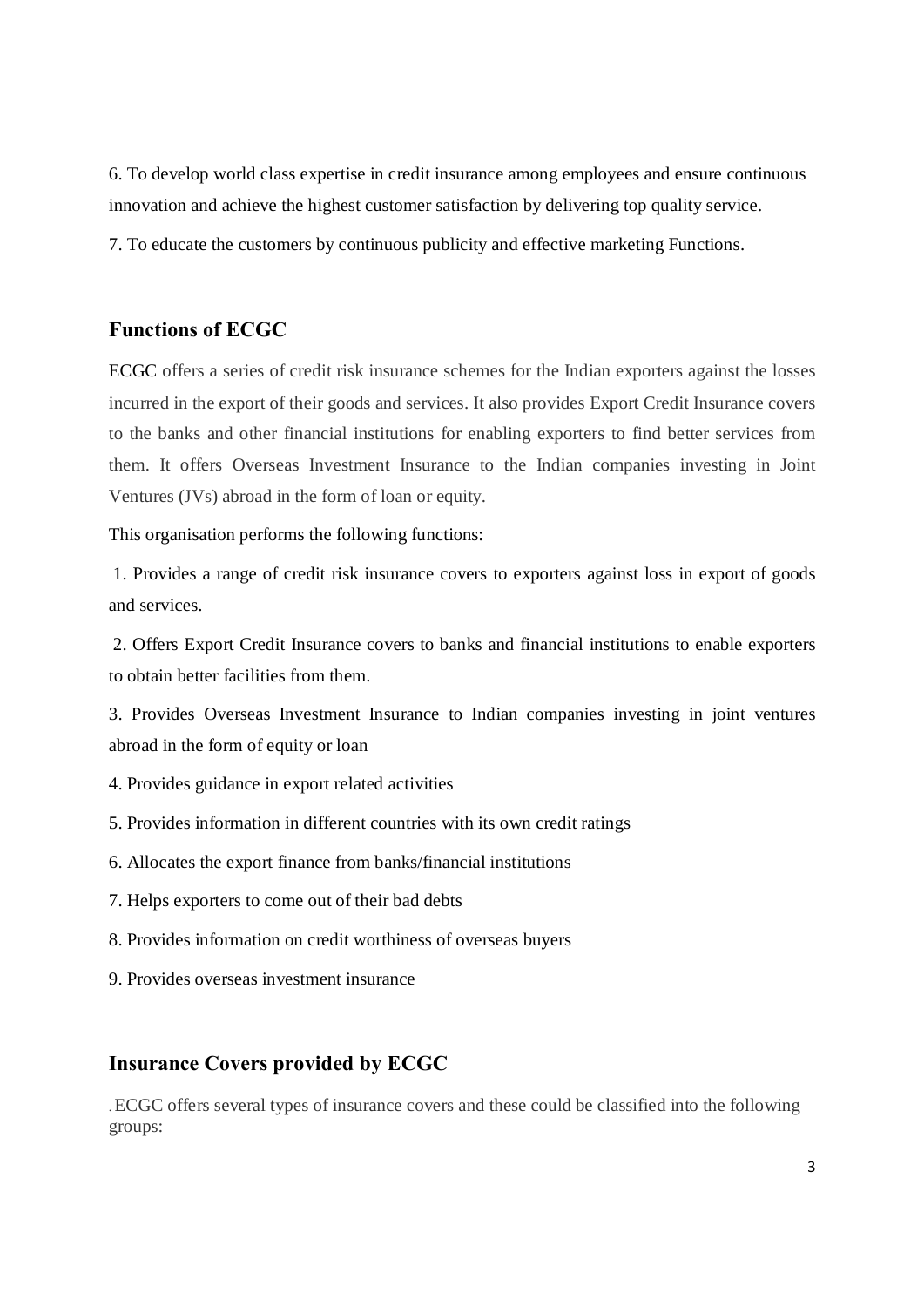- a. Standard policies that protect Indian exporters against overseas credit risks
- b. Construction works and services policies
- c. Financial Guarantees
- d. Special policies
- ECGC offers following types of guarantees to the exporters:
- i. Export finance guarantee
- ii. Packing credit guarantee
- iii. Post-shipment export credit guarantee
- iv. Export production finance guarantee
- v. Transfer guarantee
- vi. Export performance guarantee

Over the years the Export Credit Guarantee Corporation of India has proved to be useful to Indian exporters. It pays 80 to 90 per cent of loss incurred by Indian exporters. The remaining 10 to 20 per cent of the loss alone has to be borne by the exporters.

However, it doesnot cover the risks mentioned below:

- i. Exchange loss due to fluctuations in exchange rates
- ii. Failure on the part of the buyer abroad to obtain the import authorization or exchange
- iii. A default of the exporter or his agent
- iv. Any loss which arises due to dispute in quality
- v. Risk which is inherent in the nature of goods

# **Insurance Policies and Guarantees issued by ECGC**

The covers issued by ECGC can be divided broadly into four groups:

(1) Standard policies issued to exporters to protect them against payment risk involved in exports on short term credit;

(ii) Specific policies designed to protect Indian firms against payment risk involved in (a) exports deferred terms of payment, (b) services rendered to foreign parties: and (c) construction works and turnkey projects undertaken abroad;

(iii) Financial guarantees issued to banks in India to protect them from risks of loss involved in the extending financial support to exporters at the pre-shipment as well as post shipment stages; and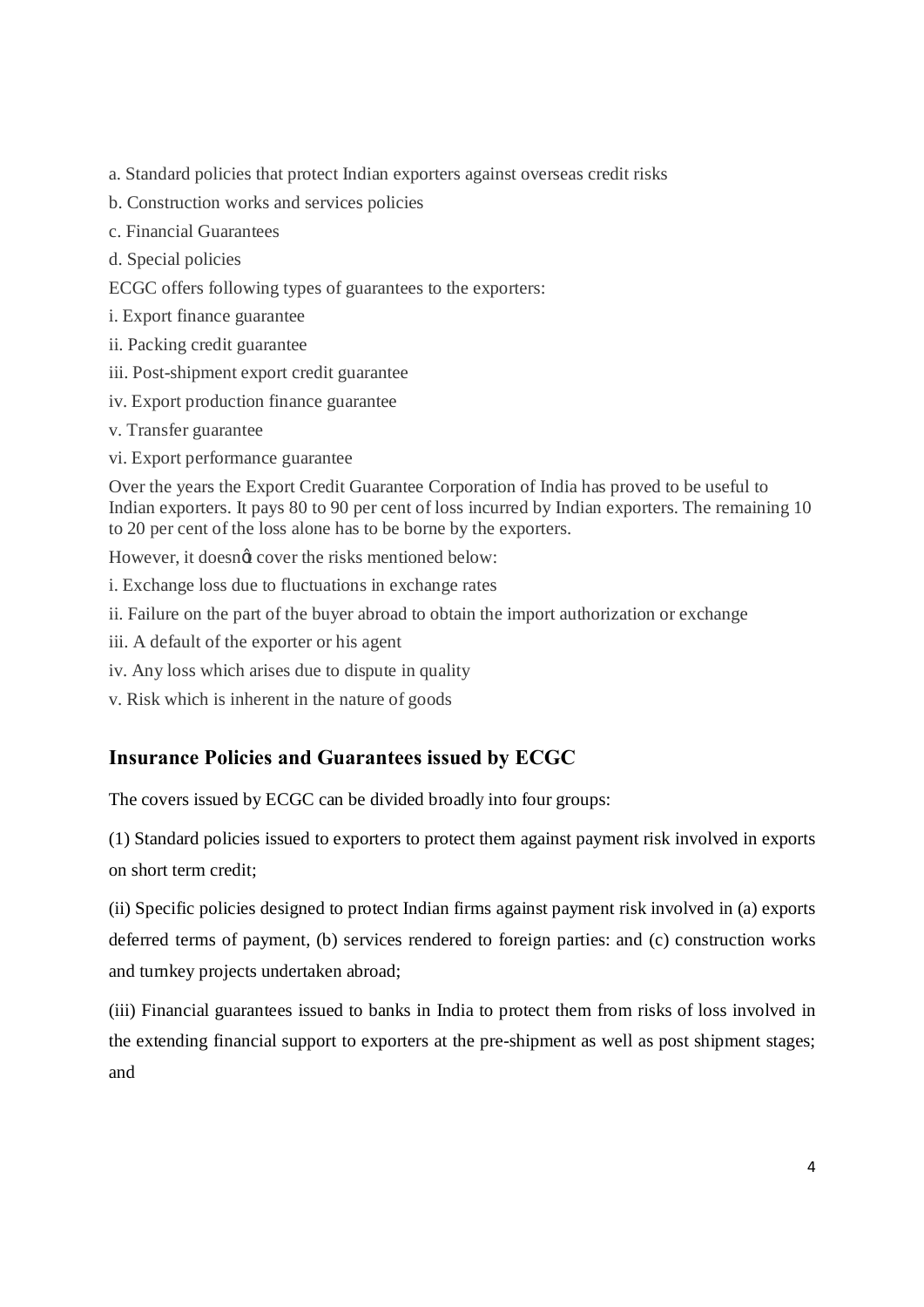(iv) Special schemes, viz.. Transfer Guarantee meant to protect banks which add confirmation to letters of credit opened by foreign banks. Insurance cover for Buyers credit, lines of credit. Overseas Investment Insurance and Exchange Fluctuation Risk Insurance.

#### **Risks Covered**

Under its policies intended to protect the exporters against overseas credit risks. ECGC bears the main burden of the risk and pays the exporters 90 per cent of his loss on account of commercial and political risks.

### **Commercial Risks**

(i) The insolvency of the buyer.

(ii) The buyer's protracted default to pay (within 4 months of due date for goods accepted by him); and

(iii) In some special circumstances specified in the policy, buyer's failure to accept the goods, when such non acceptance is not due to the exporter's actions.

#### **Political Risks**

(i) Restriction on remittances in the buyer to country or any government action which may block or delay payment to the exporter;

(ii) War, revolution or civil disturbances in the buyer  $\alpha$  country

(ii) New import licensing restrictions or cancellation of a valid import licence in the buyer's country;

(iv) Cancellation of export licence or imposition of export licensing restrictions in India (under contracts policy);

(v) Additional handling, transport or insurance charge due to interruption or diversion of voyage which cannot be recovered from the buyer, and

(vi) Any other cause of loss occurring outside India, not normally insured by commercial insurers, and beyond the control of the exporter and the buyer.